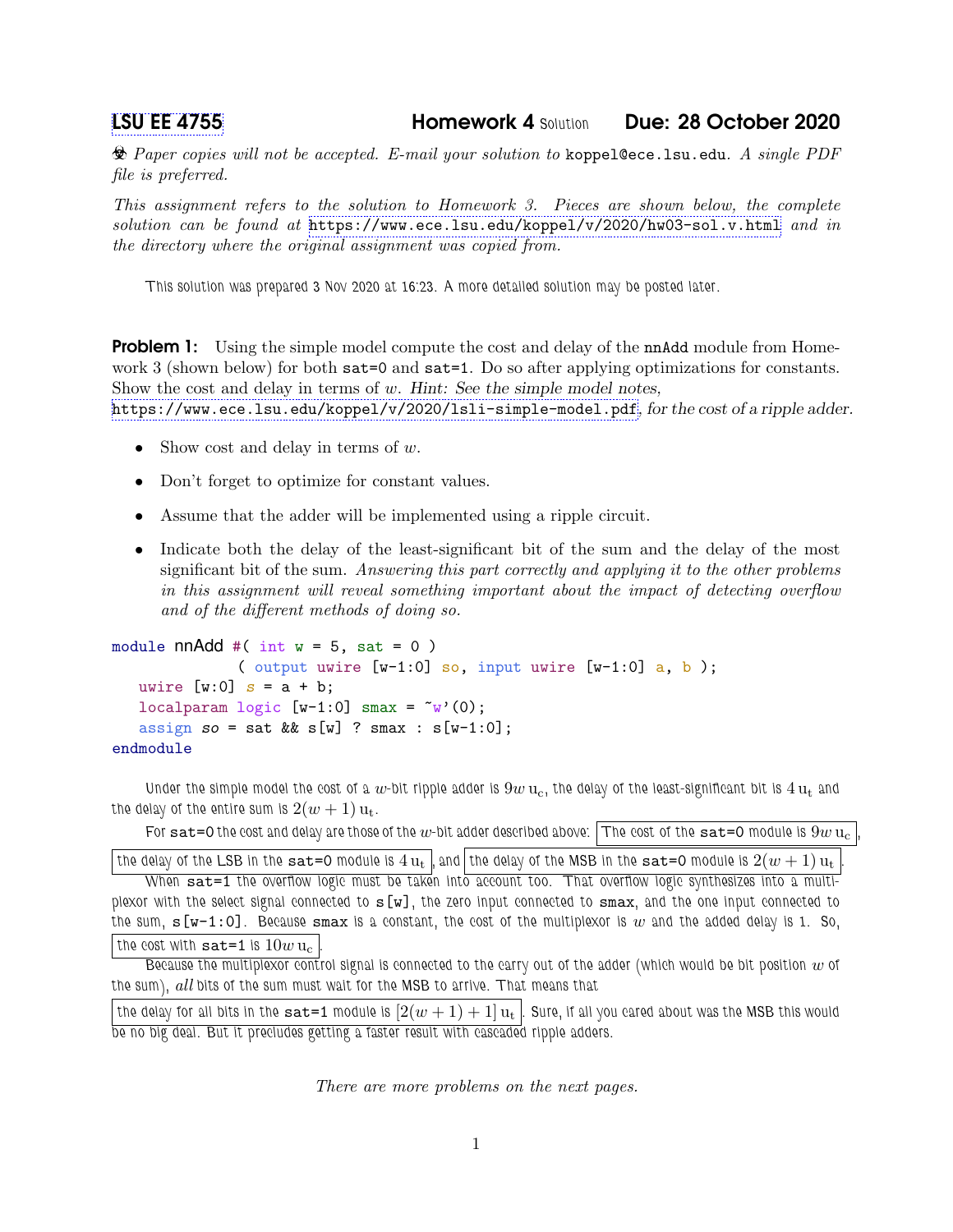**Problem 2:** Using the simple model compute the cost and delay of the **nnMult** module from Homework 3 for sat = 1. Let w denote the setting of both wa and wb (they are to be set to the same value), and let y denote the setting of  $wp$ . Solve this for  $y < 2w$ . Do so after applying optimizations for constants.

Solve this using the following cost for an unsigned integer multiplier with two  $w$ -bit inputs and a 2w-bit output: the cost using the simple model is  $10w^2 u_c$  and the delay is  $[8w + 2] u_t$ for the complete product and  $[4i + 2]u_t$  for bit position i. (The LSB is at position  $i = 0$ .) (For more details on how those were derived see the comments after the Linear Multiplier in <https://www.ece.lsu.edu/koppel/v/2020/mult-seq.v.html>.)

- Show the cost and delay in terms of  $w$  and  $y$ .
- Solve this for  $y < 2w$ .
- Don't forget to optimize for constant values.

```
module nnMult #( int wa = 5, wb = 6, wp = wa + wb, sat = 0)
   ( output uwire [wp-1:0] p, input uwire [wa-1:0] a, input uwire [wb-1:0] b);
```

```
localparam logic [wp-1:0] pmax = \sqrt[m]{(0)};
localparam int wmx = wp > wa+wb ? wp : wa+wb;
uwire [wmx-wp:0] phi;
uwire [wp-1:0] plo;
assign \{phi, plo\} = a * b;assign p = sat && wp < wa + wb && phi ? pmax : plo;
```
## endmodule

In order to detect overflow the multiplier must compute a  $2w$ -bit product. The problem statement helpfully gives the cost of such hardware as  $10w^2 \, \mathrm{u_c}$  and the delay as  $[8w+2] \, \mathrm{u_t}.$ 

The only difference with the saturation logic is that it must examine  $2w - y$  bits of the product. If any of those  $2w - y$  bits are 1 then there is overflow. As in the previous problem there is a multiplexor with the result (product in this case) at the zero input and pmax at the one input. The select signal is generated by ORing the  $2w - y$  high bits of the product together. The cost of the multiplexor is y  $u_c$ , and the cost of the OR gate is  $[2w - y - 1]u_c$ . Ordinarily under the simple model the delay for an  $a$ -input OR gate would be  $\lceil \lg a \rceil$ . But in this case we know the less significant bits of the product arrive earlier than the more significant bits. To implement an  $a$ -input OR gate for such a situation the OR gates can be connected linearly (rather than using a reduction tree). The MSB of the product would connect to the last OR gate, and so the delay for checking whether any of the  $2w - y$  bits is 1 would just be  $1 u_t$ .

```
The total \left|\cos \phi \right| cost of \tt nnMult is \left[10w^2+y\right]u_c\left|\sin \phi \right| the delay of all bits is \left[8w+2+1\right]u_t\left|. \right|
```
There are more problems on the next pages.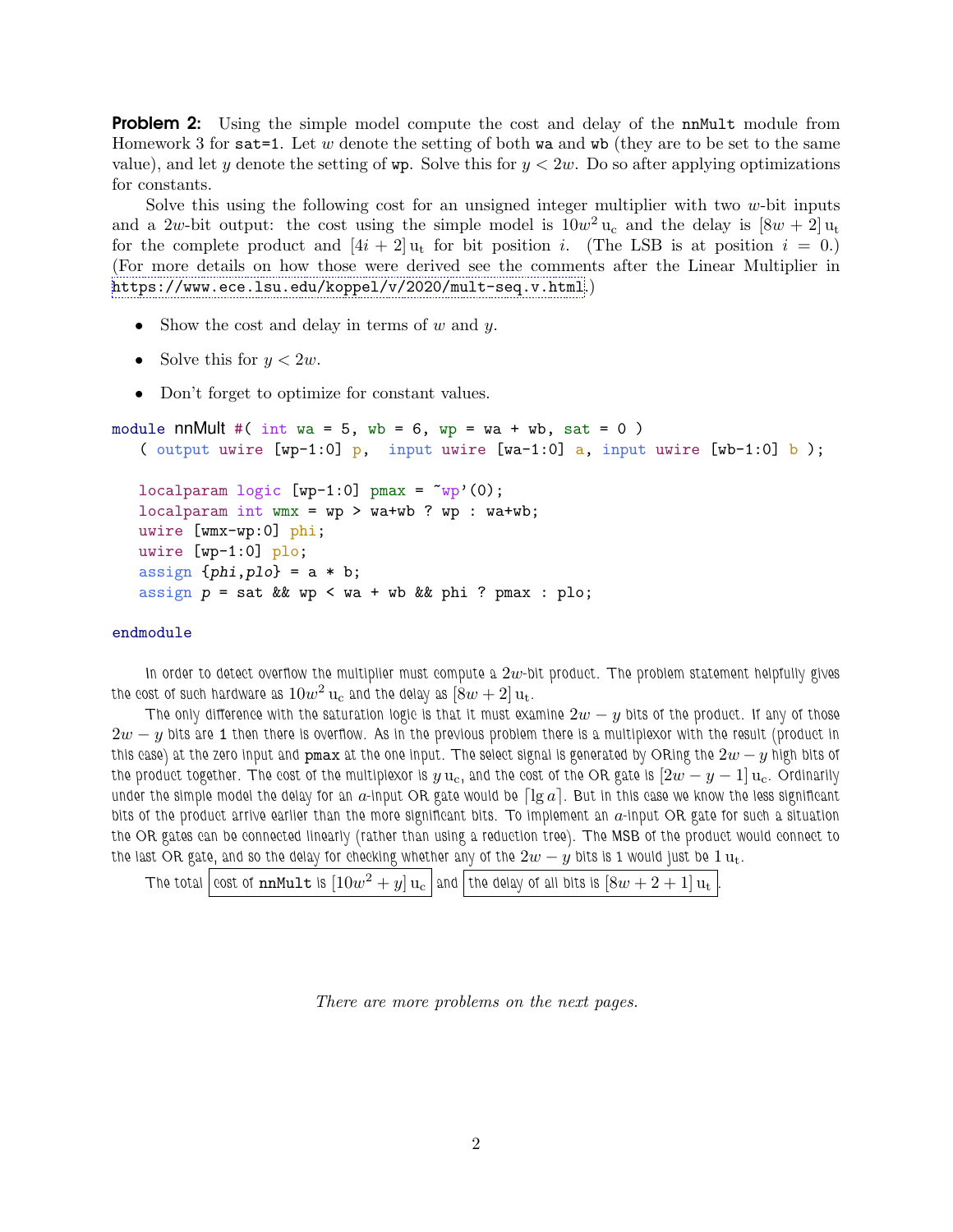**Problem 3:** Using the simple model determine the cost and performance of module nn1xI (shown on the next page) for the configurations described below. In all cases, let  $n$  denote the value of  $ni$ , w denote the value of ww and wi (which are the same) and y denote the value of wo. Assume the same hardware costs as the first two problems (modifying sizes and accounting for cascading where appropriate).

(a) Find the cost (not delay in this part) for  $sat=0$ ,  $tr=0$ , and  $y > 2w$  (that's one configuration) and for sat=0, tr=1, and  $y > 2w$  (that's a second configuration). The two costs will be very similar.

• Show the costs in terms of  $n, w$ , and  $y$ .

Short answer: The cost for  $tr=0$  and  $tr=1$  is  $[10nw^2 + 9(n-1)y]u_c$  (or lower, see detailed answer).

Detailed Answer: The  $y > 2w$  condition means that the multiplier will not overflow and that all bits of the product are needed. (If y were smaller, say  $y = w$ , then some of the adders used to implement the multiplier would be less than  $w$  bits and so would cost less.)

The nnMADD module consists of both an nnAdd and nnMult module. So the cost of the tr=0 solution will be discussed in terms of the nnAdd and nnMult modules.

For both the  $tr=0$  and  $tr=1$  cases there will be n multipliers each having two w-bit inputs. The total cost of these multipliers is  $10nw^2$  u<sub>c</sub>.

For the  $tr=0$  case there are n nnAdd units but the input to the first adder is zero (because  $s[-1]=0$ ), so after optimization there are  $n - 1$  adders. When n is a power of 2, the number of adders for the  $tr=1$  case is  $\sum_{l=0}^{(\lg n)-1} 2^l=n-1.$  So the number of adders is the same in both cases.

The code instantiates  $y$ -bit adders, but good synthesis programs—and good students—will have noticed that not all adders need y bits to avoid overflow. For the  $tr=0$  case the  $i=1$  adder has two  $2w$ -bit inputs and so only needs to compute a sum of  $2w + 1$  bits to avoid overflow. So if  $y > 2w + 1$  the cost can be reduced by using a  $2w + 1$  bit adder rather than a  $y$  bit adder. Call this a  $trim$  optimization.

First, compute the cost without the trim optimization. The cost of each of these adders is  $9y$   $\rm u_c$ . The total cost of the adders for both  $tr=0$  and  $tr=1$  is  $9y(n-1)u_c$ .

The total cost of the nn1xI module without the trim optimization is  $[10nw^2 + 9(n-1)y]u_c$ .

The cost with the trim optimization will be computed for  $tr=1$ . Let  $l$  indicate a level in the recursion tree with  $l$  corresponding to a level in which  $n\,=\,2^l.$  The base case is  $l\,=\,0,$  for which there are no adders. For  $l\,>\,0$ there are  $n/2^{\tilde{l}}$  adders each need  $2w+l$  bits, so the cost at level  $l$  is  $\lceil \frac{n}{2^l} \rceil$  $\left[\frac{n}{2^l}9(2w+l)\right]~\mathrm{u_c}.$  The total adder cost is  $\sum_{l=1}^{(\lg n)} \left[\frac{n}{2^l}\right]$  $\frac{n}{2^l}9(2w+l)\right]$  u<sub>c</sub> =  $[9(2w+2)(n-1)-9 \lg n]$  u<sub>c</sub>.

(b) Find the delay (not cost in this part) for sat=0, tr=0, and  $y > 2w$  (that's one configuration) and for sat=0, tr=1, and  $y > 2w$  (that's a second configuration). The two delays will be very different.

- Show the delays in terms of  $n, w$ , and  $y$ .
- When computing the total delay don't forget to take into account the time that inputs arrive at each port, especially for the multiplier.
- When computing total delay account for cascading of ripple units.

At launch time ( $t = 0$ ) inputs are available at all of the multipliers. As stated in the problem, bit is correct at time  $[4i + 2]$   $u_t$ .

First consider  $tr=0$ . For  $i=1$  (the i from the generate loop) the two inputs to the adder are from multipliers (because for i=0 there is no need for an adder), and so bit  $i$  arrives at  $4i+2$ . Because the inputs to the adder aren't all available at the same time we can't rely on the ripple adder formula for when bit  $i$  of the sum is available. We know that each BFA requires 4 units of time to compute both the sum and carry output from its inputs when those inputs are available at the same time. Therefore, bit i of that first adder is available at  $4i+2+4 = 4i+6$ . Accounting for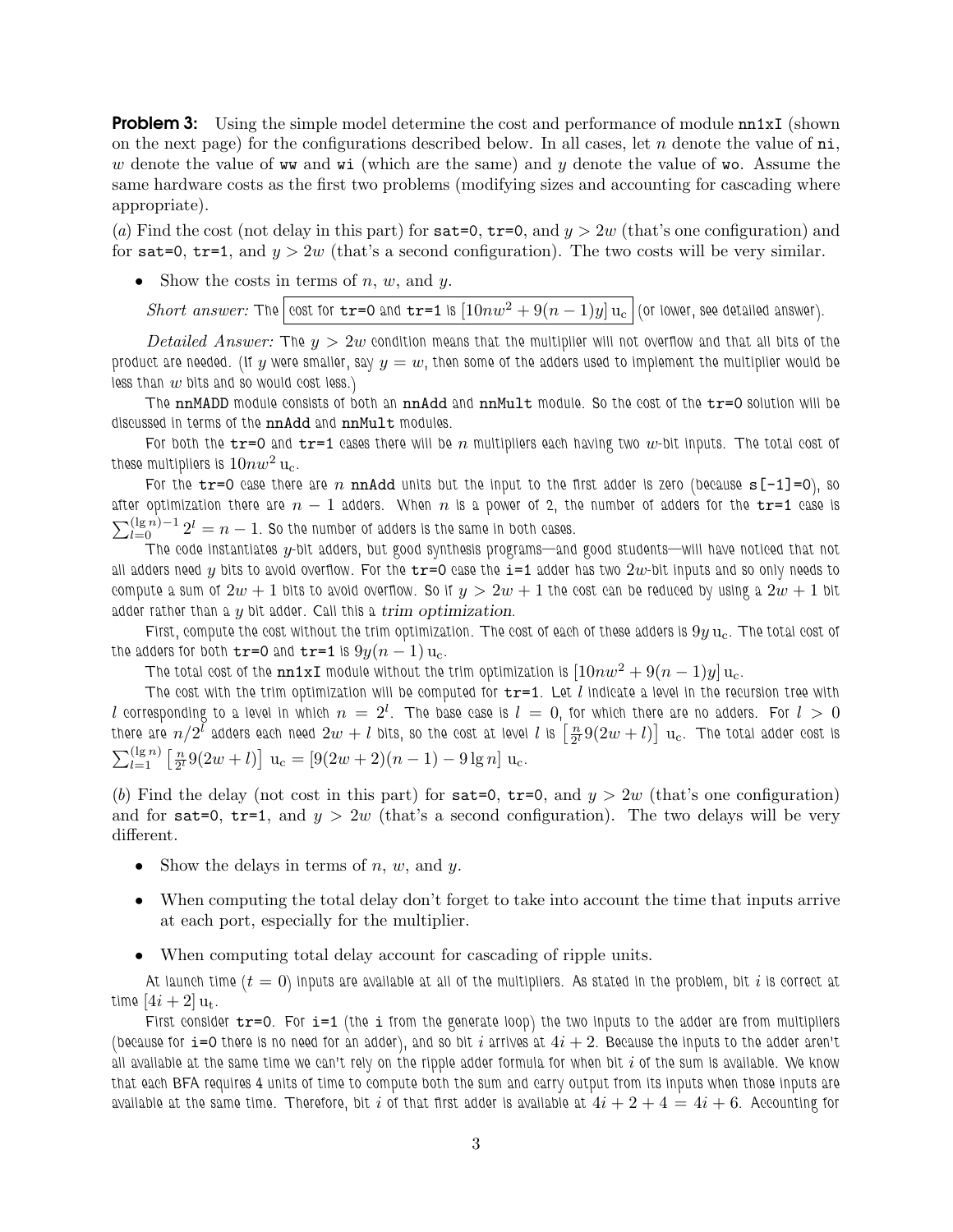$n-1$  adders, bit i is available at  $4i+2+4(n-1) = 4(i+n)-2$  and the most-significant bit,  $y-1$  is available at  $[4(y-1)+4n-2]$  u<sub>t</sub> =  $[4(y+n)-6]$  u<sub>t</sub>.

So, the delay for the LSB when  $\texttt{tr}=0$  is  $[4n-2] \, \mathrm{u}_\texttt{t}$  and the delay for the MSB when  $\texttt{tr}=0$  is  $[4(y+n)-6] \, \mathrm{u}_\texttt{t}$ For  $tr=1$  the computation is similar, except that the critical path passes through  $\lg n$  adders rather than  $n-1$ 

adders. Therefore the delay for bit i is  $[4i + 2 + 4\lg n]u_t$  and the MSB is available at  $[4(y - 1) + 2 + 4\lg n]u_t$ .

So, the delay for the LSB when  $tr=1$  is  $[2 + 4 \lg n]$   $u_t$  and the

delay for the MSB when  $\texttt{tr=1}$  is  $[4(y - 1) + 2 + 4 \lg n]$   $\textup{u}_\textup{t}$ 

(c) Find the delay for sat = 1, tr=0, and  $y > 2w$  (that's one configuration) and for sat = 1, tr=1, and  $y > 2w$  (that's a second configuration). The two delays should be very different from each other and from the delays from the previous problem.

Since  $y > 2w$  there will be no saturation penalty for the multiplier. Therefore bit i of the product is stable at  $4i + 2$ .

Because of the multiplexor, the delay though one saturating adder (an  $nnAdd$  module with  $sat=1$ ) is the same for all bits. That delay is  $[2(y+1)+1]u_t$ .

First consider  $tr=0$ . For  $i=1$  (the genvar, not a bit position) bit i of the sum (before saturation, and accounting for the multiplier delay) is ready at time  $4i+2+4=4i+6$ . The MSB,  $y-1$ , is available at  $4y+2$ , and the output of the mux is available at  $[4y + 3]$  u<sub>t</sub>. The delay computation is different for the remaining  $n - 2$  adders. Consider the  $i=2$  (the genvar) adder. One input is from the  $i=1$  adder and the other is from a multiplier. The input from the  $i=1$ adder arrives at  $[4y+3] \, {\rm u}_\text{t}$  (which we just calculated). By then all bits from the multiplier will have arrived. So the time at which the LSB can be computed is  $4y + 3$ , there is no early start. The sum will be computed  $2(y + 1)$  later, or at a total delay of  $[4y+3+2(y+1)+1]u_t=[6y+5+1]u_t$  including the mux. The complete sum is available at  $[4y+3+(n-2)(2(y+1)+1)]$  u<sub>t</sub> or  $[n(2y+3)-3]$  u<sub>t</sub>.

Notice that with without saturation the time is  $O(n+y)$  and that with saturation the time is  $O(ny)$ , much worse! The computation is similar for the  $tr=1$  case. The critical path starts with a multiply, add, saturate (same as for  $t$ r=0) with a delay of  $[4y+3]u_t$ . After that the critical path passed through  $(\lg n)-1$  additional adders, so the total time is  $[4y+3+(lg n-1)(2(y+1)+1)]$  u<sub>t</sub> or  $[(2y+3)lg n+2y]$  u<sub>t</sub>. Here the time is order  $O(y\lg n)$  which is better than  $O(ny)$  but not nearly as good as  $O(n+y)$ .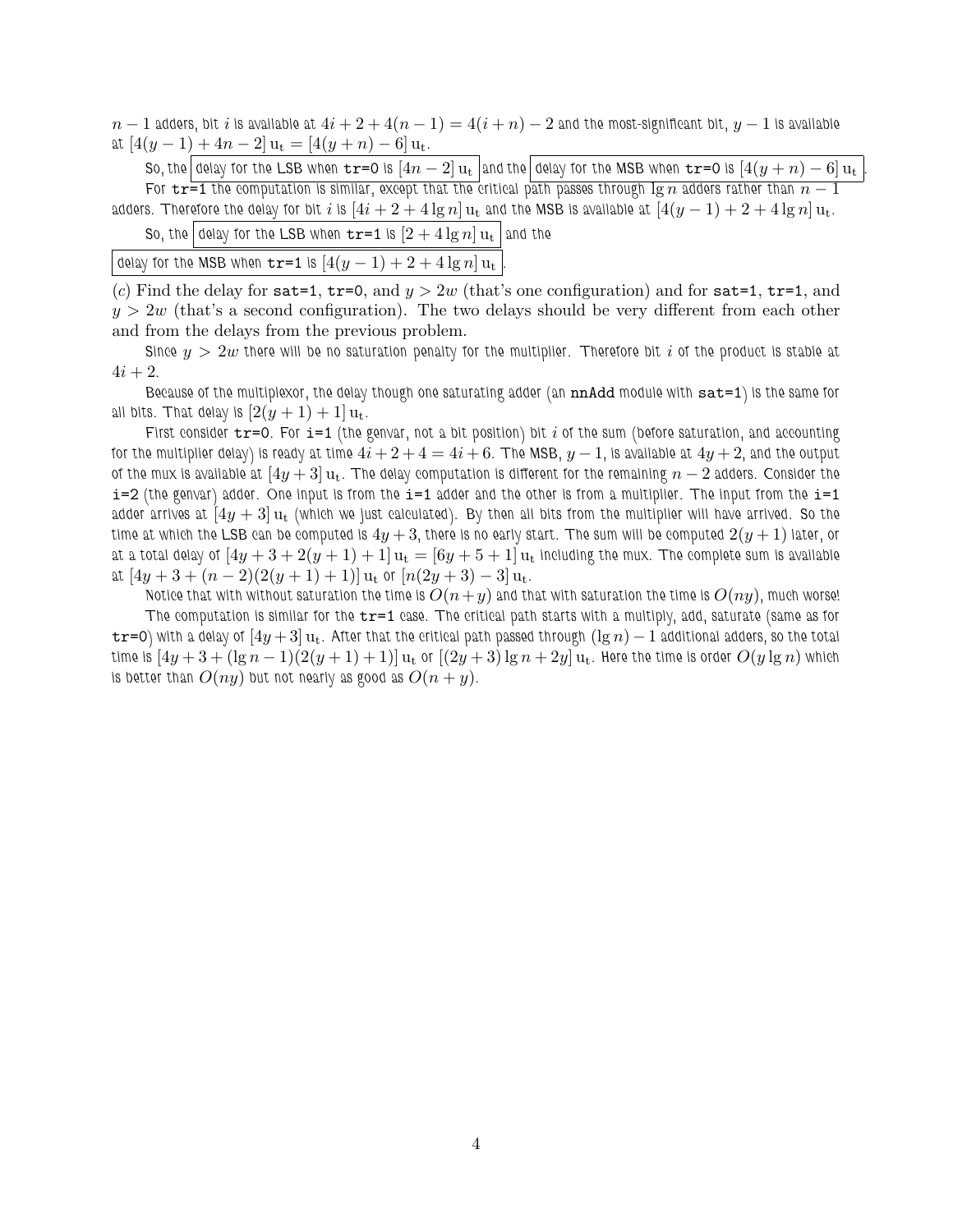```
module nn1xI #( int wo = 10, wi = 4, ww = 5, ni = 2, tr = 0, sat = 0)
   ( output uwire [wo-1:0] ao,
     input uwire [wi-1:0] ai[ni],
     input uwire [ww-1:0] wht[ni]);
   if ( tr ) begin
      if ( ni == 1 ) begin
         nnMult #(wi,ww,wo,sat) mult(ao, ai[0], wht[0] );
      end else begin
         localparam int nlo = ni / 2;
         localparam int nhi = ni - nlo;
         uwire [wo-1:0] aolo, aohi;
         nn1xI #(wo,wi,ww,nlo,1,sat) nnlo(aolo, ai[0:nlo-1], wht[0:nlo-1]);
         nn1xI #(wo,wi,ww,nhi,1,sat) nnhi(aohi, ai[nlo:ni-1], wht[nlo:ni-1]);
         nnAdd #(wo,sat) add(ao,aolo,aohi);
      end
   end else begin
      uwire [wo-1:0] s[ni-1:-1];
      assign s[-1] = 0;assign ao = s[ni-1];
      for ( genvar i = 0; i < ni; i++)nnMADD #(ww,wi,wo,sat) madd( s[i], wht[i], ai[i], s[i-1] );
   end
endmodule
module nnMADD #( int wa = 10, wb = 5, ws = wa + wb, sat = 0)
   ( output uwire [ws-1:0] so,
     input uwire [wa-1:0] a, input uwire [wb-1:0] b, input uwire [ws-1:0] si);
   uwire [ws-1:0] p;
   nnMult #(wa,wb,ws,sat) mu(p, a, b);
   nnAdd #(ws,sat) ad(so, si, p);
```
## endmodule

There are even more problems on the next pages.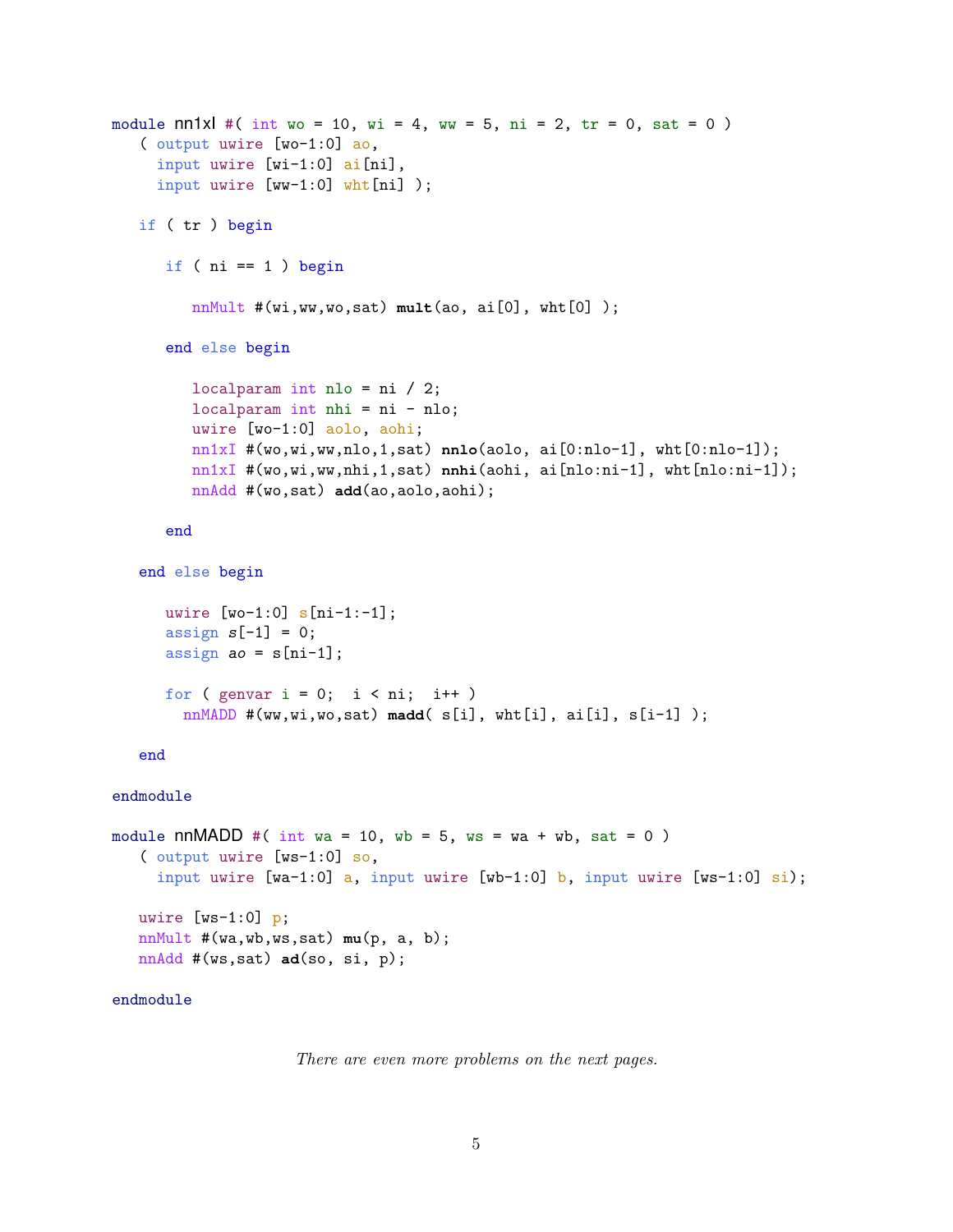**Problem 4:** Consider module  $nnDxI$  instantiated with  $no=1$ ,  $tr=0$ , for both sat=1 and sat=2. (A slightly simplified version appears below.) Let n denote the value of  $n$  i, w denote the value of  $\nu$  i and  $ww$  (which are the same), and let  $y$  denote the value of  $wo$ .

Assume that  $2w < y < \lceil \lg n(2^w - 1)^2 \rceil$ . That is, y is large enough so that the multipliers can't overflow but not so large that the adders can't overflow.

(a) Compute the cost and delay for both the sat=1 and sat=2 cases. For sat=1 just re-use answers from the previous problems.

- Show answers in terms of  $n, w$ , and  $y$ .
- Don't forget that the value of wo in the nn1xI instantiations depends upon sat.

When sat=1 and no=1 the hardware for nnOxI is the same as that of nn1xI.

The cost of the sat=0 instantiation based on the answer to Problem 3 is  $[10nw^2 + 9(n - 1)y]u_c$ . The cost of the saturation hardware is that of  $n - 1$  2-input, y-bit multiplexors in which one input is a constant. The cost of these is  $[(n-1)y]$  u<sub>c</sub>. So the total cost for nnOxI with sat=1 is  $[10nw^2 + 9(n-1)y + (n-1)y]$  u<sub>c</sub> =  $[10nw^2 + 10(n - 1)y]u_c$ .

The delay has been computed in Problem 3, it is  $[n(2y+3)-3]u_t$ .

When sat=2 the nn1xI modules are instantiated with sat=0, and so their cost and delay are  $[10nw^2 +$  $9(n-1)r$  u<sub>c</sub> and  $[4(r+n)-6]$  u<sub>t</sub> where r is the value of wr for which they were instantiated. Note that  $r=$  $\lceil \lg n (2^w - 1)^2 \rceil$ .

Module nnOxI checks for saturation by checking whether the high  $r - y$  bits of ar are non-zero. That can be done using an OR gate, with a cost of  $[r-y-1]u_c$ . If the OR used a tree reduction the delay would be  $\lg(r-y)u_t$ , but if we expect bit  $i+1$  to arrive at least one  $u_t$  later than bit i a linear connection of OR gates would be faster, and have a net delay of just 1. So the total delay is  $[4(r+n)-6+1]u_t$ .

The total cost includes a 2-input, y-bit multiplexor and the  $(r - y)$ -input OR gate. One input to the mux is constant, so its cost is y. The total cost with this hardware is  $[10nw^2 + 9(n - 1)r + y + (r - y - 1)]u_c$  or  $[10nw^2 + 9(n-1)r + r - 1]$  u<sub>c</sub> where  $r = \lceil \lg n(2^w - 1)^2 \rceil$ .

(b) In terms of the costs computed above is sat=2 always better, always worse, or sometimes better than sat=1? Be specific of course.

Recall that for sat=1 the cost is  $C(1, n, w, y) = [10nw^2+10(n-1)y]u_c$  and for sat=2 the is  $c(2, n, w, y) =$  $[10nw^2 + 9(n - 1)r + r - 1]u_c$ .

To solve this compute  $C(1, n, w, y) - C(2, n, w, y)$ . If the result is always positive then sat=2 always costs less, etc.

 $C(1, n, w, y) - C(2, n, w, y) = 10(n - 1)y - 9(n - 1)r - r + 1$ 

Recall  $r=\lceil\lg n(2^w-1)^2\rceil$  and that the assumption is that  $2w < y < r.$  We can approximate  $r\approx 2w+\lg n.$ The cost benefit for sat=2 is less favorable larger when  $y$  is smaller. Consider one minus the smallest value of  $y$ , which is  $y = 2w$  Then  $C(1, n, w, y) - C(2, n, w, y) = 10(n-1)2w - 9(n-1)(2w + \lg n) - (2w + \lg n) + 1 =$  $(n-1)2w - 9(n-1)$  lg  $n-2w -$  lg  $n+1 \approx (n-1)2w - 9(n-1)$  lg n. This expression is positive when  $w > 2.25 \lg n$ . Generally when w is large sat=2 works better, when n is large sat=1 works better.

```
module nnOxI + (int no = 4, ni = 2, wo = 10, wi = 4, ww = 5, tr = 0, sat = 0)( output uwire [wo-1:0] ao[no],
     input uwire [\text{wi-1:0}] ai[\text{ni}], input uwire [\text{ww-1:0}] wht[\text{no}][\text{ni}]);
   // Compute number of bits to represent largest possible value that
   // can appear on an ao.
   localparam int wr = $c \log 2( ( 2**wi - 1 ) * ( 2**ww - 1 ) * ni );
   if (sat < 2) begin
```